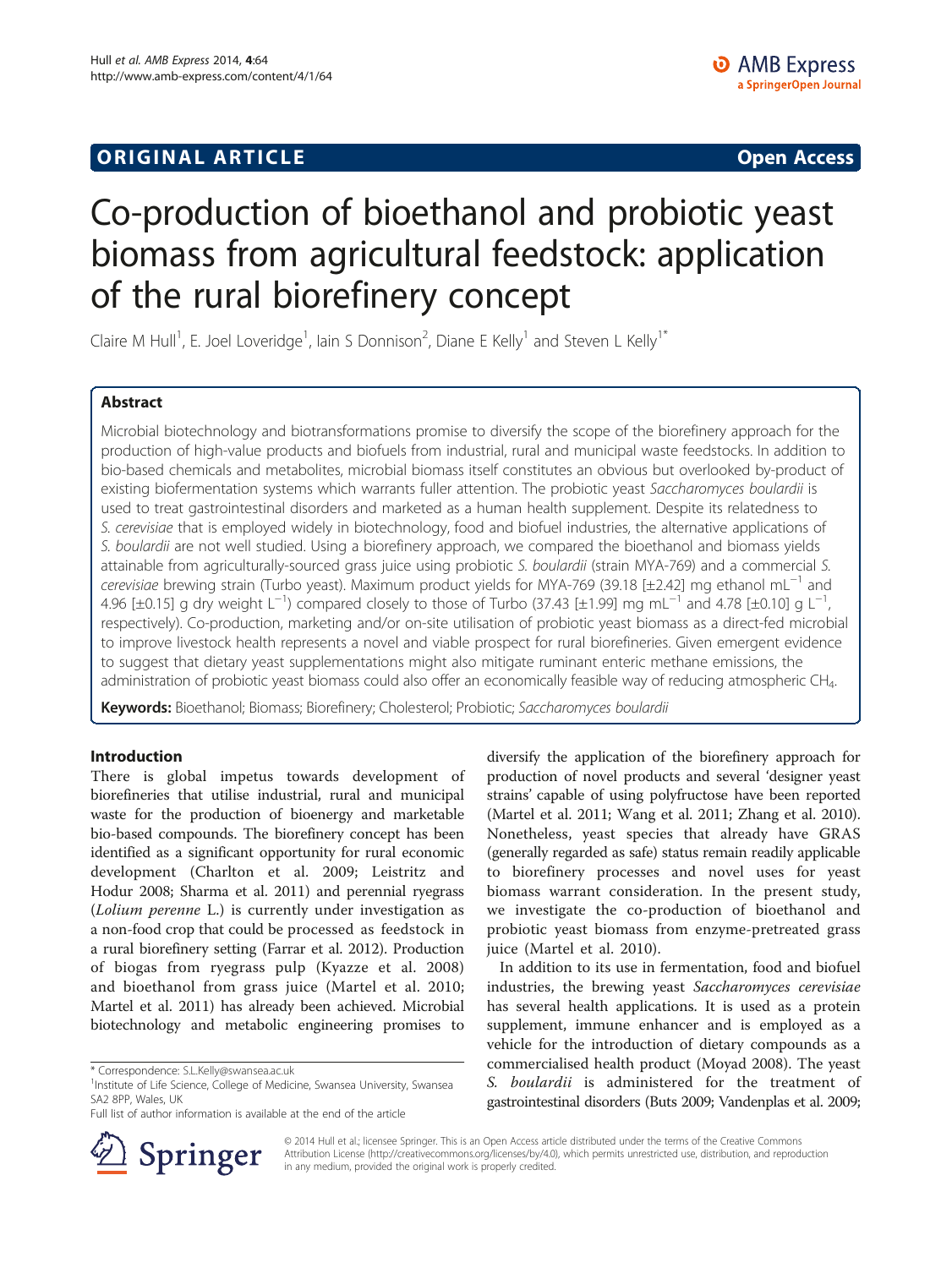Zanello et al. [2009\)](#page-7-0) and is currently the only commercially available probiotic yeast. The ability of S. boulardii to ferment ethanol has been documented (Gurgu et al. [2011\)](#page-7-0) as have certain physiological and growth characteristics (Edwards-Ingram et al. [2007](#page-7-0)) including evidence that it can assimilate cholesterol (Chen et al. [2010](#page-7-0); Psomas et al. [2003\)](#page-7-0). However, despite its genetic relatedness to S. cerevisiae (Edwards-Ingram et al. [2004](#page-7-0)) and use as a human probiotic for over 50 years, the alternative applications of S. boulardii are not well studied. Given growing interest in the biotherapeutic properties of different yeasts (Foligne et al. [2010\)](#page-7-0) there is now a clear incentive to develop and apply research knowledge about food grade yeasts.

The purpose of this study was to investigate if the co-production of bioethanol and probiotic yeast biomass is a feasible strategy for enhancing the productivity and value of rural biorefineries of the future. We sought to determine the potential bioethanol and yeast biomass yields attainable from agriculturally-sourced grass juice using S. boulardii (MYA-769) and a commercial S. cerevisiae brewing strain (Turbo yeast). Both strains of yeast are safe and the methodology reported in the present study (from feedstock extraction to product utilisation) compatible with land availability, rural land use patterns, current legislation and the existing technology base in the United Kingdom (Charlton et al. [2009](#page-7-0); Farrar et al. [2012](#page-7-0); Martel et al. [2010\)](#page-7-0). The applications of yeast biomass as a feed additive and/or probiotic for livestock in the rural biorefinery setting are discussed.

## Materials and methods

## Yeast strains and growth media

Bioethanol and biomass co-production studies were undertaken using a commercial brewing strain of Saccharomyces cerevisiae (Turbo yeast; Gert Strand AB) and a probiotic strain of Saccharomyces boulardii (MYA-769; ATCC). Both were maintained at 30°C on yeast-peptone-dextrose (YPD) medium containing (w/v): 2% glucose, 2% bacto peptone and 1% yeast extract (±2% agar). All media components were supplied by  $\text{Difco}^{\text{TM}}$  (BBL/Difco Laboratories). All other chemicals were supplied by Sigma (Sigma-Aldrich Ltd) unless otherwise stated.

Grass juice (GJ) feedstock was extracted from ryegrass Lolium perenne supplied by the Institute of Biological, Environmental and Rural Sciences (IBERS, UK) (Martel et al. [2010](#page-7-0)). GJ was screened to remove large particulates, autoclaved (121°C, 30 min) and frozen (-80°C). When required for use as a growth and fermentation substrate, particle-free GJ was thawed and component fructans enzymatically hydrolysed using truncated L. paracasei β fructosidase ( $t$ fosEp) as previously described (Martel et al. [2010\)](#page-7-0). The concentration of free monosaccharides in untreated and enzyme pre-treated GJ +  $_1$ fosEp was determined and the latter chosen for use as feedstock for all experimental work undertaken in the present study.

For sterol assimilation studies, cholesterol-supplemented glucose yeast minimal media  $(_{slc}YM^{+chol})$  containing 1.34% yeast nitrogen base without amino acids, 2% glucose and  $10 \mu$ g mL<sup>-1</sup> cholesterol (final concentration) was prepared. Cholesterol was dissolved in 1:1 Tween 80:ethanol to give a 2 mg mL -1 stock and filter-sterilised prior to use.

## Sugar assay

Sugar analyses were performed on 2500-fold diluted GJ and GJ +  $t$ fosEp in 100 mM potassium phosphate, pH 7.0, containing 10 mM  $MgSO_4$ , 1 mM  $NAD^+$ , 1.5 mM ATP and 20 U mL−<sup>1</sup> Leuconostoc mesenteroides glucose-6-phosphate dehydrogenase (Worthington Biochemical Corporation). Concentrations of glucose, fructose, sucrose and fructan were determined from the changes in absorbance at 340 nm following sequential addition of 20 U mL<sup>-1</sup> S. cerevisiae hexokinase (Worthington Biochemical Corporation), 20 U mL<sup>-1</sup> E. coli phosphoglucose isomerase (Megazyme International Ireland Ltd), 1.5 U mL−<sup>1</sup> S. cerevisiae sucrase/maltase (Megazyme International Ireland Ltd) and 150  $\mu$ g <sub>t</sub>fosEp (purified as previously described Martel et al. [2010\)](#page-7-0) respectively. Standards of glucose, fructose, sucrose and chicory inulin were used to calibrate the assay.

## Growth and fermentation studies

Growth and fermentation experiments were performed in 100-well honeycomb microplates using a Bioscreen C (Oy Growth Curves Ab Ltd, Finland). Uniform starting  $(t_0 h)$  culture densities were achieved by resuspending individual yeast colonies in GJ and diluting to obtain  $5 \times 10^5$  cells mL<sup>-1</sup> in GJ. Starting cultures were vortexed and aliquotted into Bioscreen wells (300 μL volumes). All experiments were incubated at 20°C for optimal bioethanol production as previously described (Martel et al. [2011](#page-7-0)) and optical density readings (at 600 nm) taken every 45 min. Data was exported from the Bioscreen in ASCII format prior to analysis using Excel (Microsoft Office 2003).

Growth parameters were derived using standard methodology. Briefly, ΔOD values describe maximum OD – minimum OD; the lag phase is defined as the length of time a culture spends at < 10% of maximum OD;  $T_{1/2}$ Max values are equivalent to the time taken to reach half the maximum increase in growth of a culture  $(\Delta OD \times 0.5)$ . Fastest doubling times (DT) were estimated by dividing the natural logarithm of 2 by the fastest culture growth rates  $(\mu)$ , where  $\mu$  is the gradient of the linear trend line fitted to log-transformed OD data.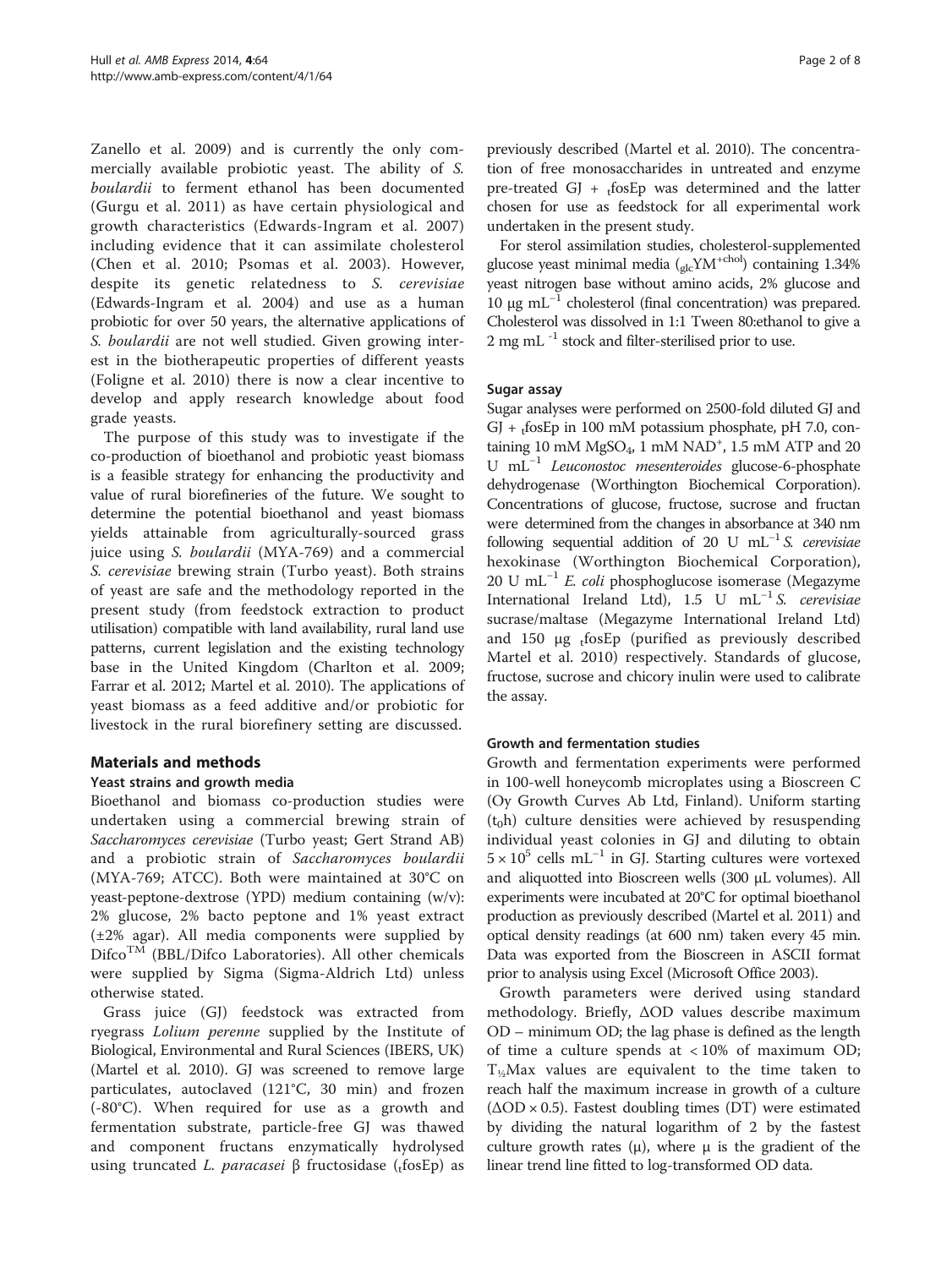Screening of experimental cultures for bacterial contamination and observations of the cell morphology of both yeast strains were made using a Nikon Eclipse E600 microscope.

## Bioethanol and biomass

At specific time intervals ( $t_0$ h,  $t_{24}$ h,  $t_{48}$ h,  $t_{72}$ h,  $t_{96}$ h  $t_{100}$ h and  $t_{124}$ h) Bioscreen measurements were suspended and a 10 μL volume of culture supernatant removed from representative experimental wells. These 10 μL volumes were immediately diluted (10-, 100- and 1000-fold) with distilled water and frozen for subsequent ethanol analysis. Ethanol determinations were made using a spectrophotometric assay kit (K-ETOH 11/06; Megazyme Ltd) according to manufacturer's instructions. For biomass yield estimations (g dry weight  $L^{-1}$ ), the contents of 10 unsampled Bioscreen wells were pooled at  $t_{124}$ h and dried to constant mass using a centrifugal evaporator (Heto Maxi Dry Plus).

#### Cholesterol assimilation experiments

Individual colonies from Turbo yeast (S. cerevisiae) and MYA-796 (S. boulardii) agar plates were used to inoculate 10 mL volumes of  $_{elc}YN^{+chol}$  media. These starter cultures (3 replicates per yeast species) were maintained at 37°C for 48 h in static (no agitation) 30 mL sterilin vials to attain low-oxygen conditions. At  $t_{48}$ h, cell pellets were harvested by centrifugation and washed three times with sterile water prior to sterol extraction, derivatisation and analysis using gas chromatography-mass spectrometry (GC-MS).

## GC-MS sterol analysis

Washed cell pellets from cultures grown using YPD, GJ + tfosEp and  $_{\rm glc}$ YM<sup>+chol</sup> were resuspended in 7:3 methanol:water containing 18% (w/v) potassium hydroxide and 0.1% (w/v) pyrogallol and heated at 90°C for 2 h.

Non-saponifiable sterols were extracted into glass HPLC vials using  $3 \times 2$  mL volumes of hexane. Extracts were evaporated to dryness using a centrifugal evaporator (Heto Maxi Dry Plus) and derivatised using 100 μL N, O-bis(trimethylsilyl)trifluoroacetamide and trimethylchlorosilane (BSTFA-TMCS [99:1]) and 50 μL anhydrous pyridine at 70°C for 2 h.

Trimethylsilyl (TMS)-derivatised sterols were analyzed using a 7890A GC-MS system (Agilent Technologies) with a DB-5MS fused silica column (30 m × 0.25 mm × 0.25 μm film thickness; J&W Scientific). The oven temperature was initially held at 70°C for 4 min, then increased at 25°C min−<sup>1</sup> to a final temperature of 280°C, which was held for a further 25 min. Samples were analyzed in splitless mode (1 μL injection volume) using helium carrier gas, electron impact ionization (ion source temperature of 150°C) and scanning from m/z 40 to 850. GC-MS data files were analysed using MSD Enhanced ChemStation software (Agilent Technologies) to determine sterol profiles for all isolates and for derivation of integrated peak areas. Sterols were identified by reference to retention times and mass fragmentation patterns for known standards.

#### Results

Results from the present study demonstrate the potential to co-produce bioethanol and probiotic yeast biomass from grass juice feedstock and identify avenues for process development and application in rural birefinery settings.

Pre-treatment of grass juice (GJ) feedstock with the soluble, truncated core domain of Lactobacillus paracasei β-fructosidase (<sub>t</sub>fosEp) purified from recombinant Escherichia coli (Martel et al. [2010](#page-7-0)) resulted in the complete hydrolysis of non-fermentable fructan moieties (Figure 1). The total monosaccharide (glucose and fructose) content of GJ + <sub>t</sub>fosEp (73.31 [±0.67] mg mL<sup>-1</sup>) was over two-fold higher than that of untreated GJ (30.39

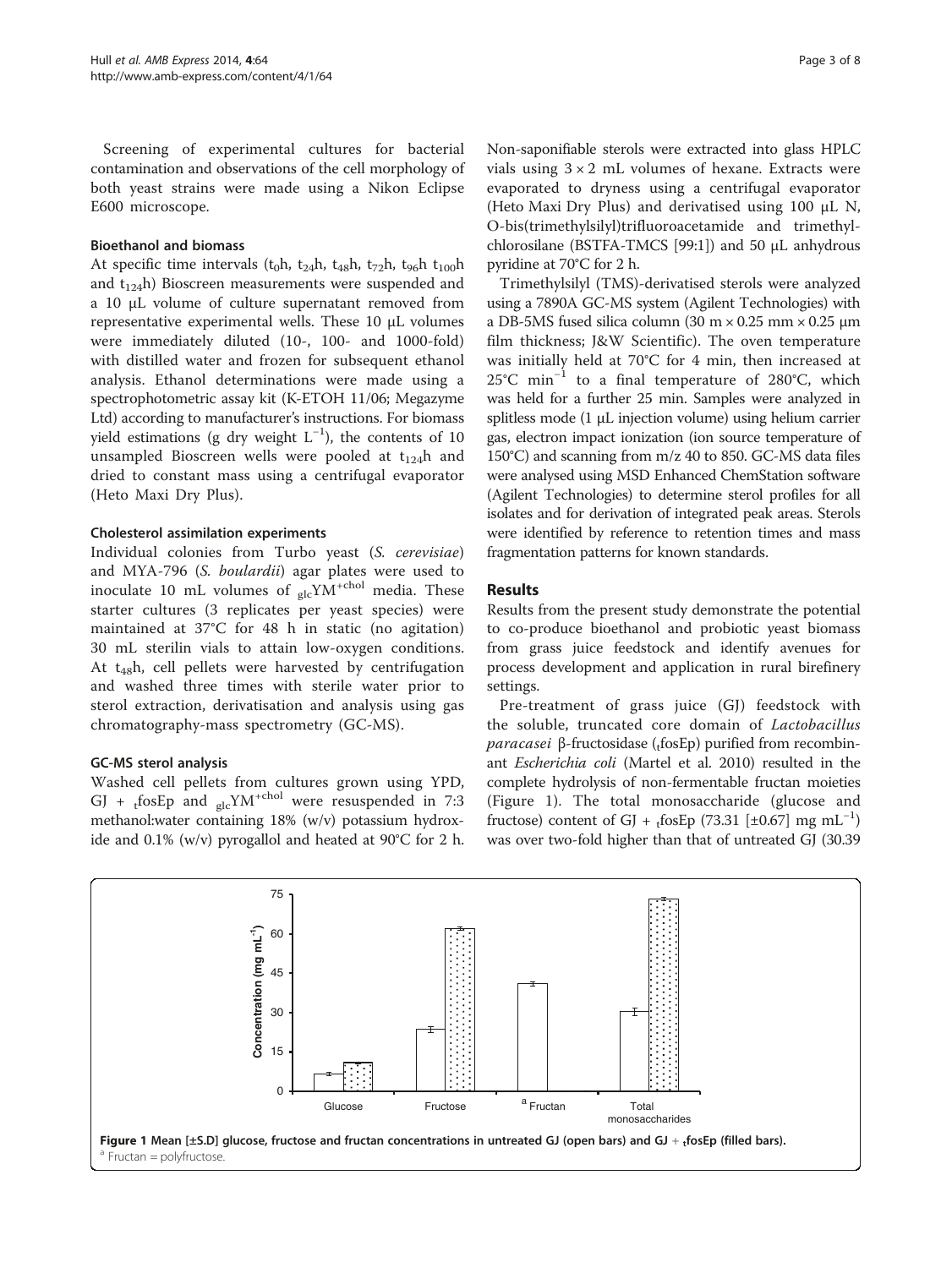|         | Growth parameters          |              |                        | Maximum product yield |                             |                       |  |
|---------|----------------------------|--------------|------------------------|-----------------------|-----------------------------|-----------------------|--|
|         | $\Delta$ OD <sub>600</sub> | Lag (h)      | T <sub>½</sub> Max (h) | Max DT (h)            | Bioethanol (mg m $L^{-1}$ ) | Biomass (q $L^{-1}$ ) |  |
| Turbo   | .70 [0.02]                 | $1.25$ [0.5] | 17.25 [0.5]            | $3.5$ [0.5]           | 37.43 [1.99]                | 4.78 [0.10]           |  |
| MYA-796 | $.74$ [0.02]               | 12.00 [0.5]  | $20.25$ [0.5]          | 4.5 $[0.5]$           | 39.18 [2.42]                | $4.96$ [0.15]         |  |

Table 1 Mean [±S.D] growth parameters for Turbo yeast and MYA-796 grown on enzyme-pretreated grass juice  $(GJ + f\circ SEp)$ 

 $\Delta OD_{600}$  = maximum – minimum optical density reading (at 600 nm); Lag phase = length of time population remains at < 10% of maximum OD; T<sub>1/2</sub>Max = time taken to achieve half maximal population growth (maximum OD – minimum OD  $\times$  0.5); Max DT = maximum observed doubling time.

[±1.51] mg mL<sup>-1</sup>); the sucrose content of both was negligible (0.60 [±0.06]  $mg \, mL^{-1}$ ). Grass juice contains smaller amounts of other sugars (e.g., galactooligosaccharides and maltosaccharides) in addition to proteins which can also be used for fermentation and growth; non-fermentable carbohydrates (i.e., lignin, cellulose and hemicellulose) are found in grass pulp and the fibrous biomass fraction (Charlton et al. [2009\)](#page-7-0). GJ +  $t$ fosEp was found to support optimal yeast growth, bioethanol and biomass production and was consequently employed as the feedstock for all experimental work reported in the present study.

The growth parameters determined for S. cerevisiae (Turbo yeast) and S. boulardii (MYA-769) were closely comparable (Table 1 and Figure 2) indicating that the composition of GJ +  $_1$ fosEp did not inhibit the growth of either yeast. The maximum bioethanol and biomass product yields for Turbo (37.43 [±1.99] mg ethanol  $mL^{-1}$ and 4.78  $[\pm 0.10]$  g dry weight  $L^{-1}$ ) and MYA-769 (39.18 [±2.42] mg ethanol mL<sup>-1</sup> and 4.96 [±0.15] g dry weight L−<sup>1</sup> ) were also very similar.

Microscope observations revealed that the two yeasts exhibited different growth morphologies (Figure [3](#page-4-0)). Turbo cultures were characterised by round solitary blastoconidia and normal cellular budding (Figure [3](#page-4-0)A) while MYA-769 cultures comprised a mixture of yeast-like, elongated and psuedohyphal growth forms (Figure [3](#page-4-0)B).

Results from cholesterol uptake experiments (Table [2](#page-4-0) and Figures [4](#page-5-0) and [5\)](#page-6-0) indicate that, under oxygen-limited conditions and at a growth temperature compatible with that of the human body (37°C) MYA-769 assimilated more cholesterol than Turbo (Table [2](#page-4-0) and Figure [5](#page-6-0)).

## **Discussion**

## Bioethanol and biomass

S. cerevisiae has traditionally been used in food production, biotechnology, brewing and biofuel industries; however, the bioethanol and biomass production observed in the present study highlights the potential to utilise S. boulardii for industrial ethanol fermentation processes (Gurgu et al. [2011\)](#page-7-0). That GJ +  $_t$ fosEp is a suitable feedstock for yeast biofermentations is evidenced by the sterol composition of both yeast species following growth on standard YPD media and GJ +  $_t$ fosEp (Table [2](#page-4-0) and Figure [4\)](#page-5-0). Neither yeast was affected by perturbations

in ergosterol biosynthesis; ergosterol is an essential yeast membrane sterol needed to maintain membrane viability and healthy growth (Daum et al. [1998\)](#page-7-0). Morphological differences were observed when Turbo and MYA-769 were grown using both GJ +  $_t$ fosEp and standard YPD media suggesting that the psuedohyphal growth of MYA-769 (Figure [3](#page-4-0)) is a typical strain characteristic and not a response to nutrient limitation; nutrient limitation is understood to be a prerequisite for filamentous growth in wild-type S. cerevisiae (Gimeno et al. [1992](#page-7-0)).



concentrations decreased after  $t_{125}$ h.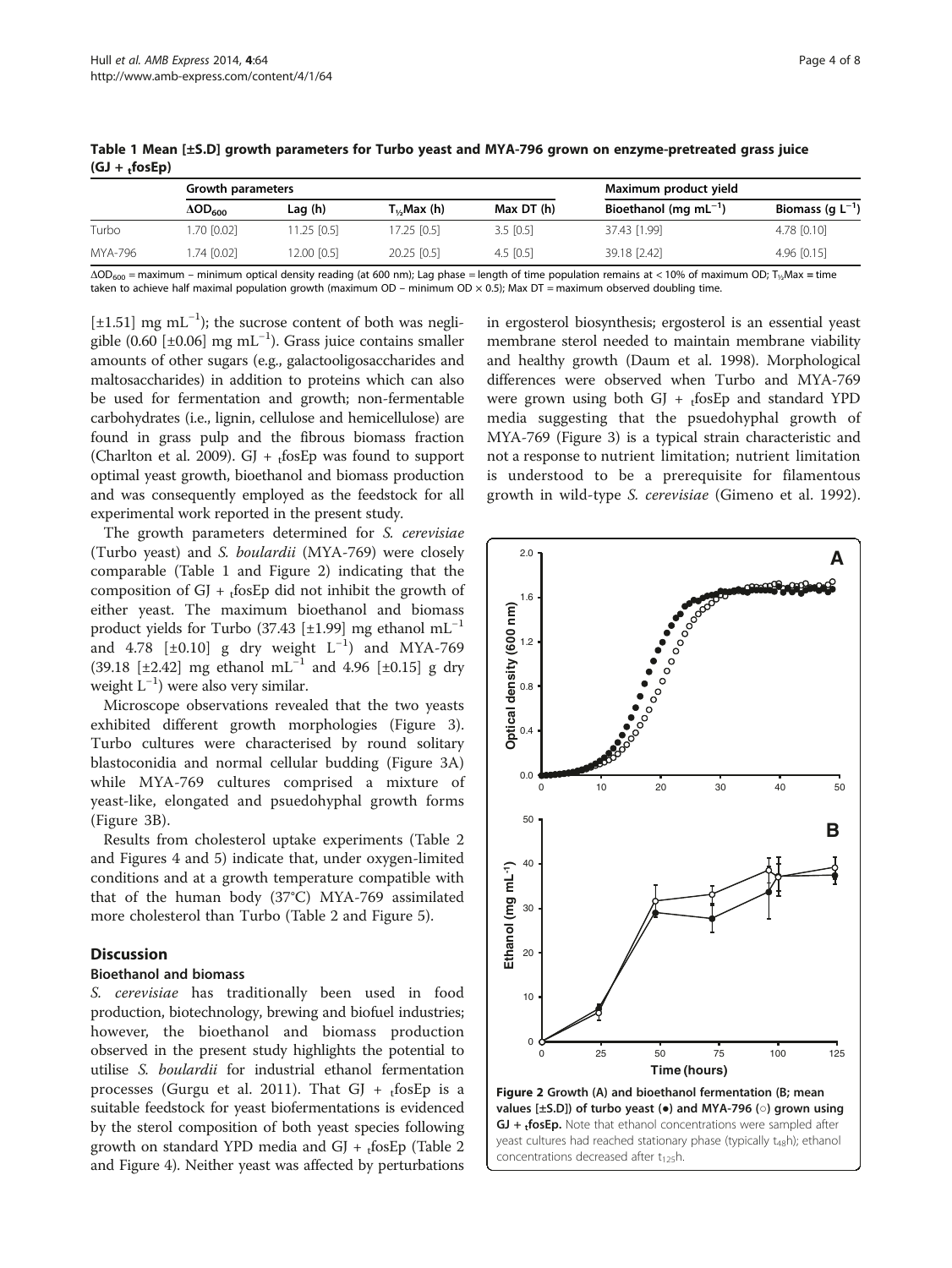<span id="page-4-0"></span>

of turbo (S. cerevisiae) showing solitary blastoconidia and normal budding;  $B =$  pseudohyphal growth of MYA-796 (S. boulardii). Scale bars represent 15 μm.

S. boulardii is reported to possess an enhanced ability for pseudohyphal switching and is understood to survive better at low pH than other strains of S. cerevisiae (Edwards-Ingram et al. [2007](#page-7-0)).

Given these morphological and physiological characteristics, S. boulardii presents itself as an attractive microorganism for biotechnology and industrial applications where flocculent and sedimenting strains of S. cerevisiae are particularly valuable (Kida et al. [1990](#page-7-0); Seong et al. [2006](#page-7-0)). A flocculation mutant of Candida glabrata, another species showing genetic relatedness to S. cerevisiae (Roetzer et al. [2011\)](#page-7-0), has been identified as a potentially useful strain for bioethanol production because of its growth at higher temperatures (Watanabe et al. [2009\)](#page-7-0).

#### Cholesterol assimilation

Research and commercial interest surrounds the biotherapeutic properties of different yeasts (Foligne et al. [2010](#page-7-0)) and those with cholesterol-lowering activity have attracted specific attention (Chen et al. [2010](#page-7-0); Psomas et al. [2003\)](#page-7-0). S. cerevisiae is already known to sequester extracellular cholesterol under anaerobic conditions (Lorenz et al. [1986\)](#page-7-0); however, results from the present study indicate cholesterol uptake by S. boulardii (strain MYA-769) is superior. In view of the impetus towards lowering cholesterol through dietary modifications and speculation that probiotic yeast could provide a means to lower serum cholesterol (Chen et al. [2010](#page-7-0); Krasowska et al. [2007](#page-7-0)) work to characterise cholesterol uptake in the host environment using a wider number of strains is now required. Phytosterols were not detectable in the sterol chromatograms for Turbo yeast or MYA-796 grown using GJ +  $_t$ fosEp (Table 2 and Figure [4](#page-5-0)), and indeed the sterol content of GJ was negligible; however, we did find residual ryegrass pulp, a by-product of the grass juice extraction process, to be rich in plant sterols (data not shown). The potential to extract phytosterols from ryegrass and alternative plant biomass feedstock requires consideration not least because diet supplementations containing plant sterols could offer protection against a variety of chronic ailments including cardiovascular diseases, obesity, diabetes, and cancer (Bradford and Awad [2007\)](#page-6-0).

#### Applications for yeast biomass

Given legislation restricting the addition of antibiotics to animal feed (Seo et al., [2010](#page-7-0)) the potential to market food-grade yeast biomass and/or utilise it in a rural biorefinery setting is important. The use of S. boulardii for treatment of human gastrointestinal disorders is well documented (Buts [2009;](#page-6-0) Vandenplas et al. [2009](#page-7-0);

Table 2 Mean [±S.D] cellular sterol composition (%) of turbo yeast and MYA-796

|                        | Sterol composition (%) |                |                                                                                                                                  |                 |            |                                                                                                           |                                 |                |             |                          |  |  |
|------------------------|------------------------|----------------|----------------------------------------------------------------------------------------------------------------------------------|-----------------|------------|-----------------------------------------------------------------------------------------------------------|---------------------------------|----------------|-------------|--------------------------|--|--|
|                        | Zymosterol             |                | Ergosterol                                                                                                                       |                 | Lanosterol |                                                                                                           | <sup>a</sup> Intermediates      |                | Cholesterol |                          |  |  |
|                        | Turbo                  | <b>MYA-769</b> | Turbo                                                                                                                            | <b>MYA-769</b>  | Turbo      | <b>MYA-769</b>                                                                                            | Turbo                           | <b>MYA-769</b> | Turbo       | <b>MYA-769</b>           |  |  |
| <b>YPD</b>             | 17.92 [0.38]           |                | 17.79 [0.49] <b>61.71 [3.29] 61.91 [1.39]</b> 5.93 [1.65]                                                                        |                 |            | 8.06 [0.59]                                                                                               | $14.45$ [2.02] 12.25 [1.49] $-$ |                |             | $\overline{\phantom{m}}$ |  |  |
|                        |                        |                | <b>GJ</b> + fosEp 15.53 [2.80] 12.31 [0.10] <b>67.31 [0.49] 61.86 [1.10]</b> 5.90 [0.09] 9.31 [0.76] 11.26 [3.20] 16.52 [0.23] - |                 |            |                                                                                                           |                                 |                |             |                          |  |  |
| glcYM <sup>+chol</sup> | $5.7$ [0.78]           | $1.6$ [0.41]   | 26.9 [1.27]                                                                                                                      | $12.2$ $[2.12]$ |            | <b>35.7 [0.74] 38.2 [3.64]</b> 27.10 [1.79] 27.30 [2.05] 4.6 [0.48] <sup>b</sup> 20.7 [0.96] <sup>b</sup> |                                 |                |             |                          |  |  |

The most abundant sterol in each experiment is emboldened.  $a = sum$  of all minor sterol intermediates (each comprising < 5% of total cellular sterol fraction);<br>  $b =$ exogenously supplied cholesterol; Strikethrough = not detec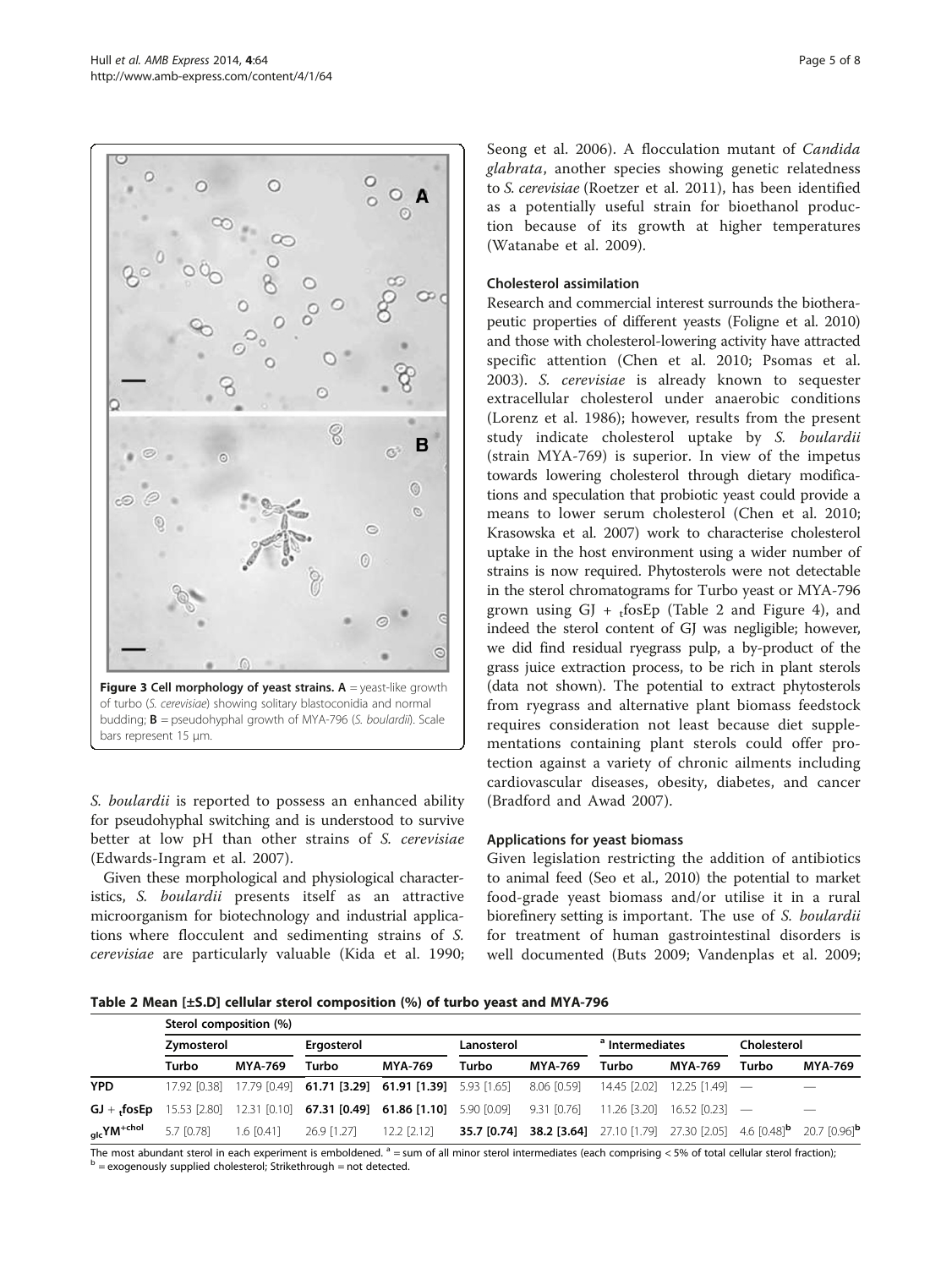<span id="page-5-0"></span>Hull et al. AMB Express 2014, 4:64 Page 6 of 8 http://www.amb-express.com/content/4/1/64



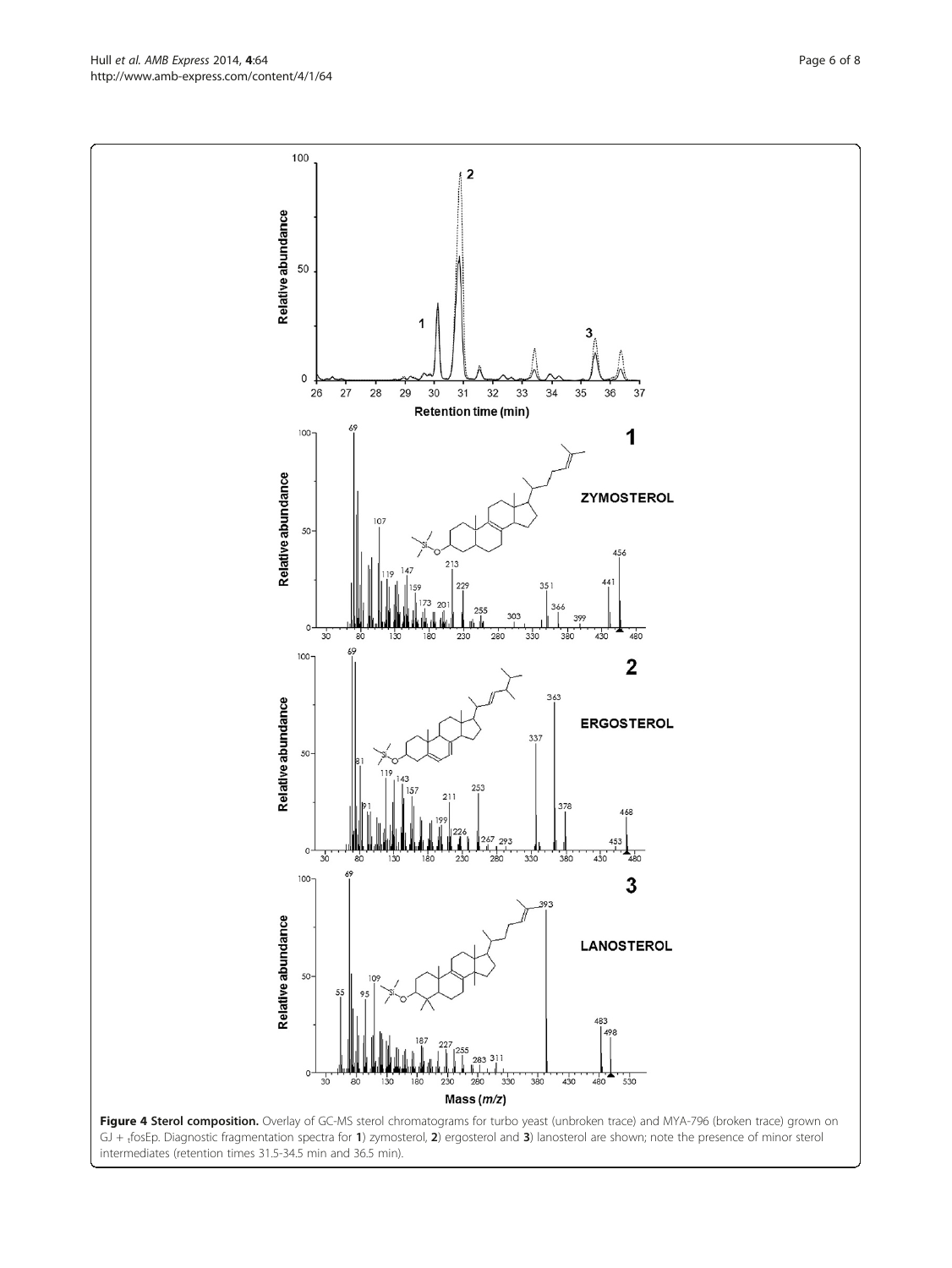<span id="page-6-0"></span>

Zanello et al. [2009](#page-7-0)) and studies indicate that probiotic yeast could also be administered as a direct-fed microbial to improve livestock quality (Collier et al. [2010](#page-7-0); Keyser et al. [2007\)](#page-7-0). The effects of dietary yeast (S. cerevisiae) autolysate on poultry health have also been documented (Yalçin et al. [2012](#page-7-0)). Finally, there is emerging evidence to show that dietary yeast supplementations could mitigate ruminant enteric methane emissions (Cottle et al. [2011](#page-7-0); Lila et al. [2004](#page-7-0)). Methane is the second most important greenhouse gas and considering the importance of ruminant livestock, probiotic administration could offer an economically feasible way of reducing ruminant  $CH<sub>4</sub>$  production while improving productivity (Shibata and Terada [2010](#page-7-0)).

In conclusion, rural biorefineries have been identified as a potential means to facilitate social and economic regeneration in regions where a low GDP affects communities (Charlton et al. [2009\)](#page-7-0). Here we demonstrate the possibility of generating bioethanol and probiotic yeast biomass from agriculturally-sourced grass juice. Breeding for bio-ethanol production using L. perenne L. with higher water-soluble carbohydrate content is already underway in the United Kingdom (Farrar et al. [2012](#page-7-0)) and results from the present study highlight further opportunities for integrated microbial biotechnology and large scale biorefining using high sugar perennial ryegrasses (Charlton et al. [2009](#page-7-0); Martel et al. [2010](#page-7-0); Martel et al. [2011](#page-7-0)). The experiments described can be a base towards extraction of maximum value from grass as proteins and chlorophyll are some of the other products that can be envisaged. The grass cellulosic fibre could also be fermented after appropriate enzymological and process treatments. Increased content of water soluble carbohydrates in breeding processes and engineering solutions to concentrate the juice to generate higher concentrations of bioethanol for distillation are also avenues that need to be explored. Finally it is evident S. boulardii could be used in other bioethanol processes if a use for biomass on that scale was desirable as in reducing methane emissions.

#### Competing interests

The authors declare that they have no competing interests.

#### Authors' contributions

CMH designed and undertook the growth studies and conceived and drafted the manuscript. EJL carried out the sugar assays. ISD and DEK participated in the design of the study and written work. SLK conceived the study, and participated in its design and coordination and helped to draft the manuscript. All authors read and approved the final manuscript.

#### Authors' information

EJL undertook experimental work at Swansea University, his current contact address is now: School of Chemistry, Cardiff University, Main Building, Park Place, Cardiff, CF10 3AT, Wales, UK.

#### Acknowledgements

We thank Marcus Hull for technical support. Funding for this study was provided by the Biotechnology and Biological Sciences Research Council (2/E13805) and the BEACON Convergence project supported by Welsh Government and the European Regional Development Fund (ERDF) of the European Union. Analytical facilities were provided by the EPSRC National Mass Spectrometry Service Centre (Swansea University, UK).

#### Author details

<sup>1</sup>Institute of Life Science, College of Medicine, Swansea University, Swansea SA2 8PP, Wales, UK. <sup>2</sup>Institute of Biological, Environmental & Rural Sciences Aberystwyth University, Gogerddan, Aberystwyth SY23 3EE, Wales, UK.

#### Received: 2 April 2014 Accepted: 4 August 2014 Published online: 01 September 2014

#### References

- Bradford PG, Awad AB (2007) Phytosterols as anticancer compounds. Mol Nutr Food Res 51(2):161–170
- Buts J-P (2009) The probiotic Saccharomyces boulardii upgrades intestinal digestive functions by several mechanisms. Acta Gastroenterol Belg 72(2):274–276